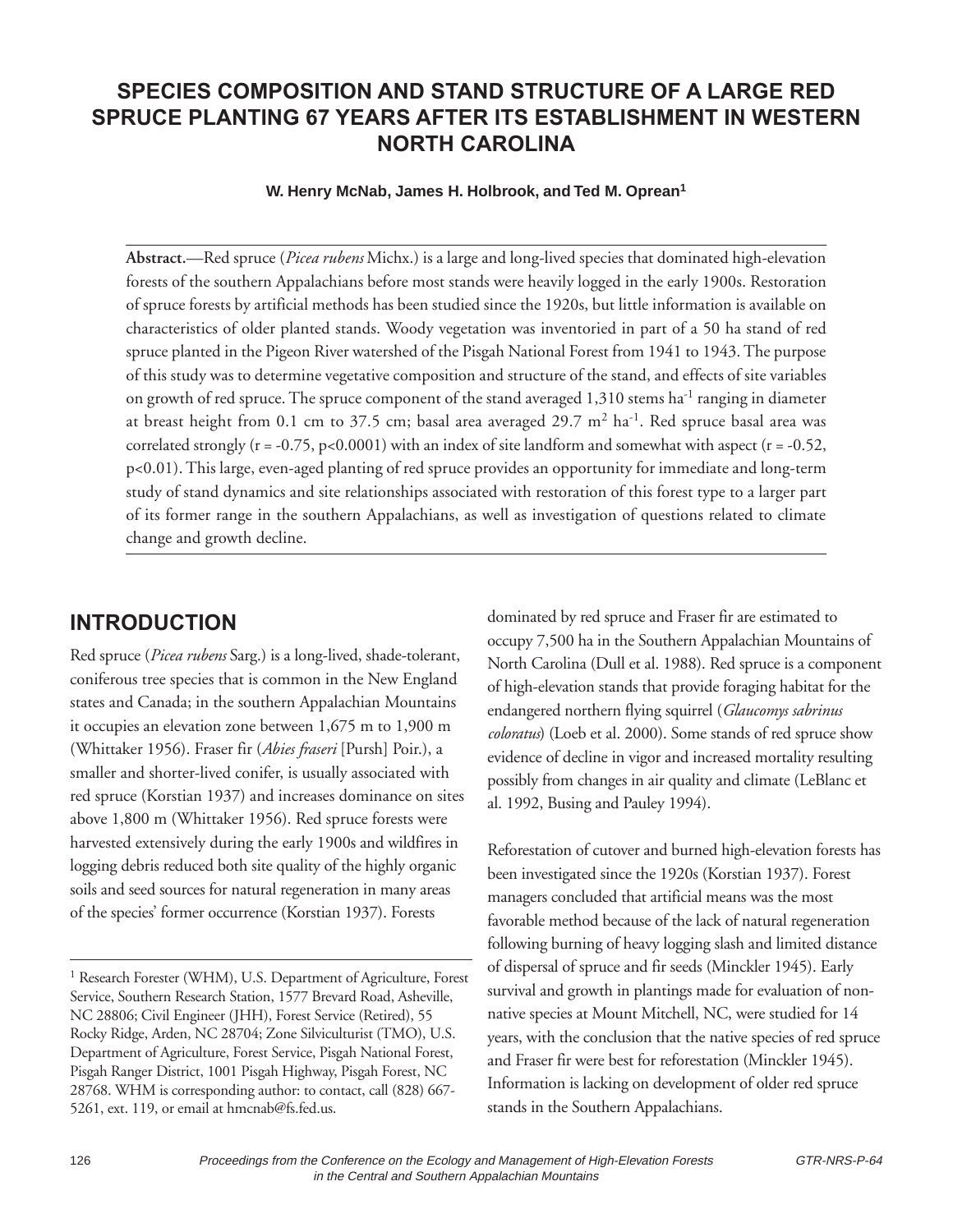One of us (JHH) recently became aware of a stand totaling 50 ha that had been established by planting on a previous spruce site from 1941-1943, in the Pisgah National Forest in western North Carolina (Mead 1942). This planting had been established by the United Daughters of the Confederacy in cooperation with the Pisgah National Forest to memorialize Civil War veterans of North Carolina and is explained more fully elsewhere (Hyatt 2001). Although the planting was mapped by the U.S. Department of Agriculture, Forest Service and records of its establishment had been preserved by one of us (TMO), value of the stand for study of red spruce restoration purposes was realized only recently.

The primary objective of this study was to document the location of the memorial forest and to describe current characteristics of the tree and shrub vegetation. A secondary objective was to investigate environmental factors associated with basal area of the spruce component of the stand. Results reported here are preliminary because only a small part of the stand was sampled.

# **STUDY AREA**

The red spruce stand was established in the Pisgah District of the Pisgah National Forest, (35.30087°N, 82.90408°W) at an elevation of 1,700 m in the Pigeon River watershed of the Balsam Mountains, in Haywood County, NC. Precipitation likely exceeds approximately 150 cm annually and is uniformly distributed. Temperature averages around - 2.8 °C in January and 17.2 °C in July. Bedrock formations consist of metamorphosed gneisses and schists derived largely from granites. Soils are in the Wayah clay loam series, which are classed as Inceptisols. Soils are generally shallow, <100 cm deep, and well drained, but moisture availability is likely high during the growing season as a result of frequent precipitation and high organic content. Natural vegetative communities in the high-elevation ecosystems, below the Fraser fir forests, are dominated by red spruce on exposed ridges and slopes, and hardwoods in valleys and protected slopes (Schafale and Weakley 1990). Much of the original red spruce forests in this area was harvested in the early 1900s. Following harvesting, uncontrolled fires in the heavy logging slash resulted in consumption of the highly organic soil, mortality of natural regeneration, and loss of a seed

source for regeneration. In July 1922, 4 years after logging and 2 years after burning, a typical upper slope in the Pigeon River watershed "... had grown up to blackberries, fire cherry, and yellow birch" (Fig. 1). Red spruce and Fraser fir forests of the Balsam Mountains account for about 10 percent of the high-elevation type in North Carolina (Dull et al. 1988).

Administrative records indicate that red spruce seeds from the Monongahela National Forest (lot 14 34) were used to produce seedlings at a Forest Service nursery near Parsons, WV. Four-year-old seedlings (grown 2 yrs from seed, then transplanted and grown another 2 yrs) were field planted using a short-handled mattock at a density averaging about



Figure 1.—Four years after cutting an almost pure stand of red spruce for sawtimber and pulpwood, and 2 years following fire in the dense logging slash, a dense cover of blackberry, pin cherry, and yellow birch dominates the area of a former stand of red spruce in the upper portion of the Pigeon River watershed. (July 1922 photo by C. Korstian, USDA Forest Service).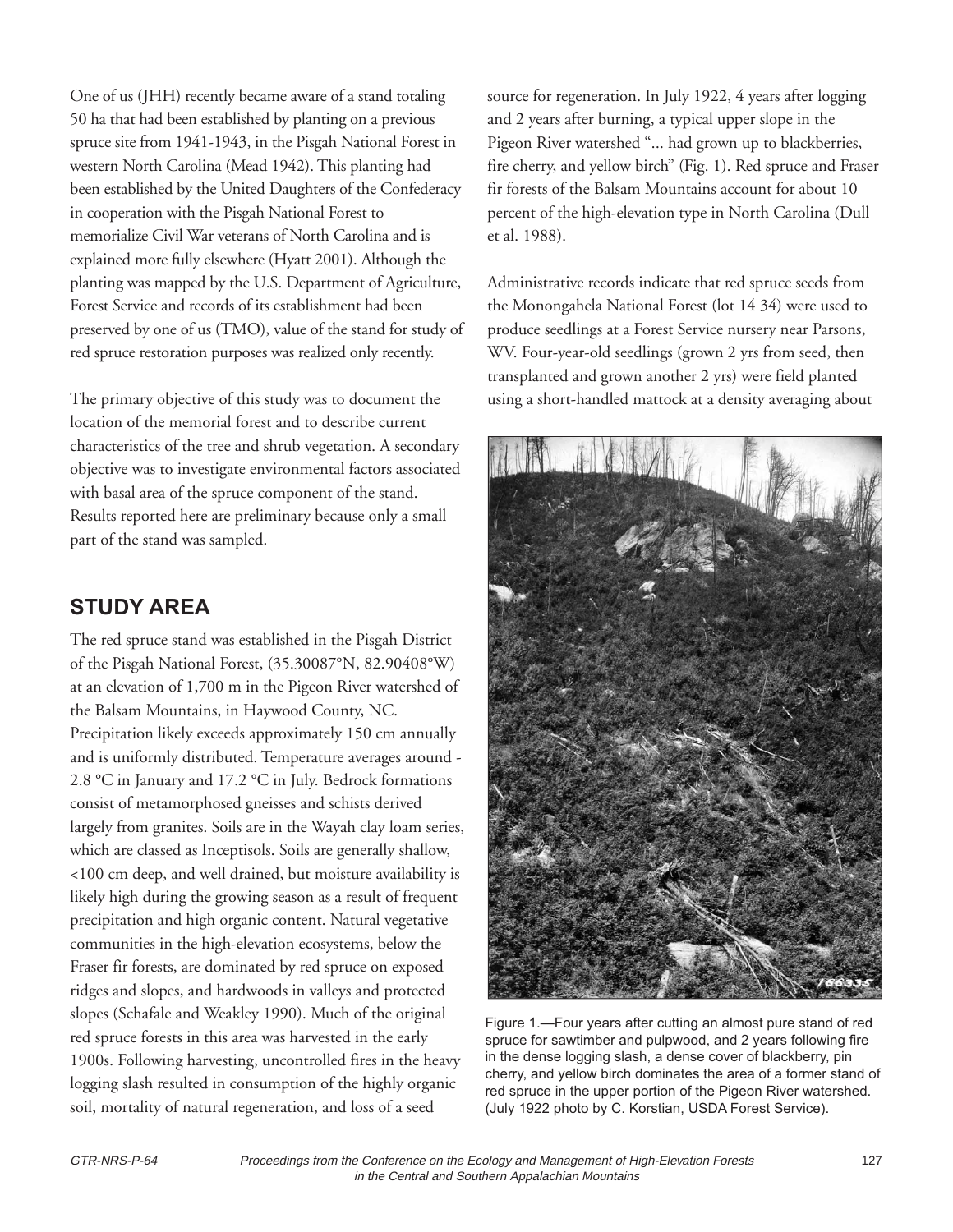2,470 seedlings ha-1. Field establishment maps indicated the memorial forest consisted of several tracts. About one-third of the total area was planted during the winter of each year, from 1941 to 1943. In December 1954, administrative records show seedling survival averaged 78 percent and height averaged 0.6 m; most red spruce seedlings were overtopped by a dominant canopy of pin cherry (*Prunus pensylvanica* L. f.). The 1954 field notes state: "Blank spots [with no surviving seedlings] seem to be in open spaces. Spruce seems to do better in the shade of birch, blackberries and laurel bushes."

#### **METHODS**

The area used for our study was on a west-facing slope extending down from a ridge crest that bordered the Blue Ridge Parkway, at the Mt. Hardy overlook. Shrub and tree vegetation were inventoried on temporary circular sample plots located at approximately 50-m intervals along five randomly oriented transects that generally paralleled the contours. Plot radii ranged from 5 to 20 m depending on uniformity of site topography and density of vegetation; smaller plots were used where shrub vegetation was dense. Live and dead standing stems ≥0.1-cm diameter at breast height (d.b.h.) were recorded by species and 5-cm diameter class (e.g., 0.1-4.9, 5.0-9.9). Total height and d.b.h. were measured on one dominant or co-dominant red spruce on each odd-numbered plot for estimation of stand site index. Those data were supplemented with total height of a healthy red spruce in the intermediate or suppressed crown classes measured on even-numbered plots to develop a regression model predicting height as a function of d.b.h. Site index (total height at 50 years) was estimated using relationships developed from second-growth red spruce stands in New England (Meyer 1929).

Topographic variables measured at each sample plot consisted of aspect (azimuth from north in degrees), gradient (slope steepness at right angles to contours measured in percent), and terrain shape index (t.s.i.), a quantitative expression of meso-scale landform of the site, as delineated by the plot boundary, that generally ranges between -100 percent (highly convex), through 0 (planar), to +100 percent (highly concave). Briefly, t.s.i. represents the average inclination in percent of the sample plot land surface measured from the center to the boundary in eight equally spaced directions (McNab 1989).

Simple relationships between red spruce basal area and topographic variables were determined through correlation analysis. Regression was used to investigate the individual and combined effects of the three topographic variables on basal area of red spruce at each sample plot. All tests of significance were made at the 0.05 level of probability.

# **RESULTS AND DISCUSSION**

# **Study Area**

Twenty-one sample plots, ranging in area from 0.0058 ha to 0.0546 ha, were established in the stand in October 2008, resulting in a total area sampled of 0.197 ha. Aspect of the study area averaged 327° (range 270° to 007°) and slope gradient averaged 29.2 percent (range 16 to 50 percent). The t.s.i. averaged  $-2.25$  (range  $-19.2$  to  $+7.0$ ), which indicates that landform of the sample plots was generally slightly convex, but ranged from highly convex to slightly concave. Arborescent vegetation was present on all plots; shrubs were absent on one plot. Although the red spruce seedlings had been planted, appearance of the stand did not resemble a typical plantation of uniformly spaced trees, because rows were not discernable.

## **Species Composition and Structure**

Woody vegetation consisted of nine arborescent and three shrub species that averaged  $4,785$  stems ha<sup>-1</sup> and  $49.7 \text{ m}^2$  ha<sup>-1</sup> of basal area (Table 1). Trees made up 41 percent of stem density and 94 percent of the basal area. Red spruce was the dominant tree species, accounting for more than 60 percent of stem density and basal area, followed by yellow birch (*Betula alleghaniensis* Britton), which made up an additional 25 percent of stand density and basal area. Red spruce and yellow birch trees were present on all plots sampled. Except for mountain ash (*Sorbus americana* Marsh.), species of other trees were sparse, particularly eastern hemlock (*Tsuga canadensis* [L.] Carr.), sugar maple (*Acer saccharum* Marsh.), and black cherry (*Prunus serotina* Ehrh.), which were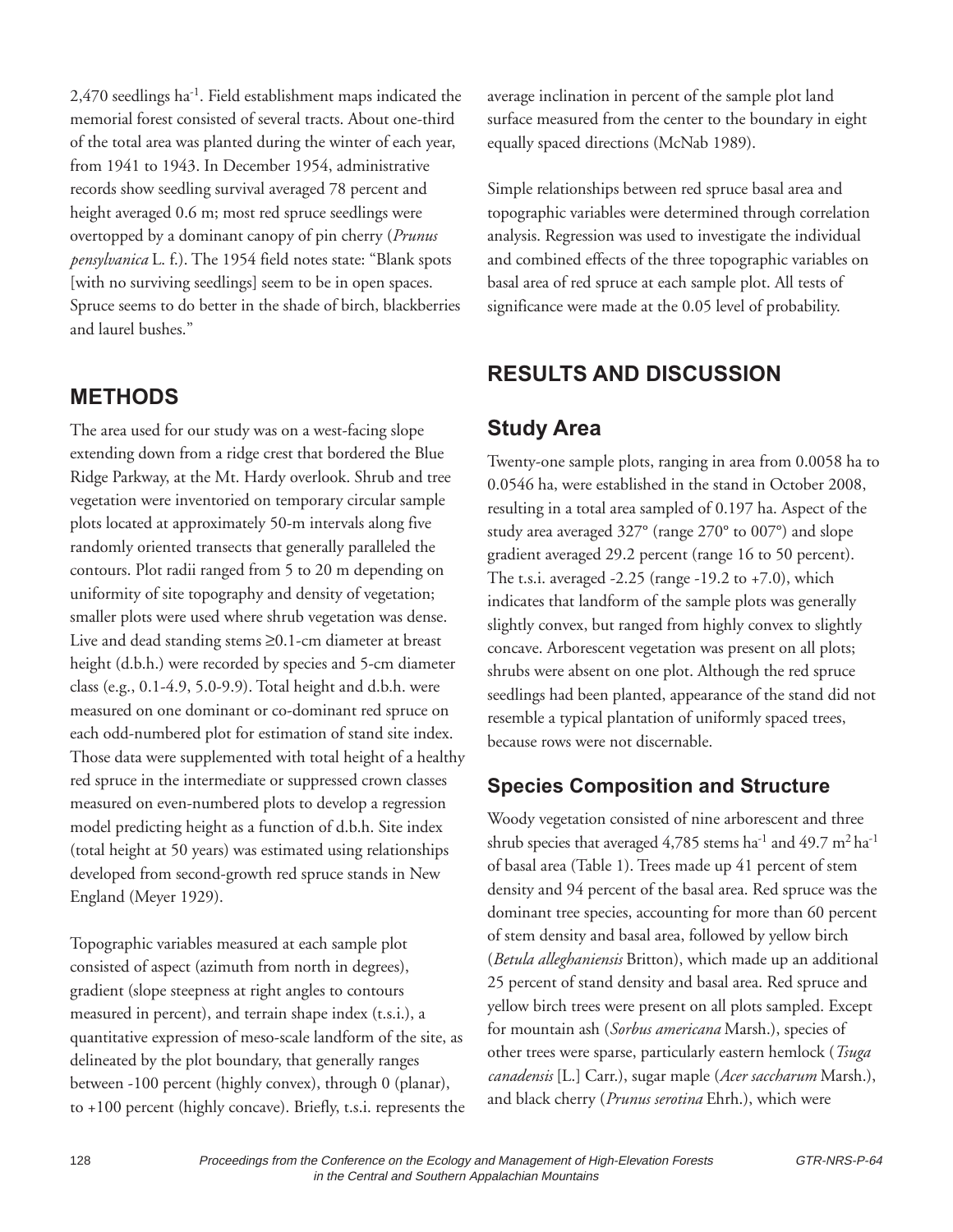| Species (Scientific name)                     | Density (S.D.) <sup>a</sup> |           | Frequency |          | Basal area (S.D.) <sup>a</sup> |  |
|-----------------------------------------------|-----------------------------|-----------|-----------|----------|--------------------------------|--|
|                                               | N/ha                        |           | N plots   | $m^2/ha$ |                                |  |
| Red spruce (Picea rubens Sarg.)               | 1,310.0                     | (754.8)   | 21        | 29.7     | (15.5)                         |  |
| Yellow birch (Betula alleghaniensis Britton)  | 520.7                       | (341.5)   | 21        | 11.4     | (11.0)                         |  |
| Mountain ash (Sorbus americana Marsh.)        | 48.1                        | (66.2)    | 6         | 1.3      | (3.4)                          |  |
| Mountain maple (Acer spicatum Lam.)           | 31.7                        | (81.8)    | 4         | 0.1      | (0.2)                          |  |
| Pin cherry (Prunus pensylvanica L. f.)        | 13.6                        | (38.4)    | 3         | 0.3      | (0.9)                          |  |
| Northern red oak (Quercus rubra L.)           | 9.8                         | (34.7)    | 2         | 3.3      | (13.7)                         |  |
| Eastern hemlock (Tsuga canadensis [L.] Carr.) | 8.2                         | (37.4)    |           | 0.1      | (1.0)                          |  |
| Sugar maple (Acer saccharum Marsh.)           | 7.2                         | (33.2)    |           | 0.2      | (0.8)                          |  |
| Black cherry (Prunus serotina Ehrh.)          | 7.2                         | (33.2)    |           | 0.4      | (2.0)                          |  |
| All trees                                     | 1,954.9                     | (900.8)   | 21        | 46.8     | (16.7)                         |  |
| Catawba rhododendron (R. catawbiense Michx.)  | 2,672.4                     | (3,341.0) | 19        | 2.5      | (2.3)                          |  |
| Mountain holly (Ilex montana Torr. & Gray)    | 150.8                       | (425.0)   | 4         | 0.3      | (1.1)                          |  |
| Viburnum (Viburnum lantanoides Michx.)        | 6.7                         | (21.7)    | 2         | 0.1      | (1.1)                          |  |
| All shrubs                                    | 2,829.9                     | (3,315.0) | 20        | 2.9      | (2.4)                          |  |
| All live trees and shrubs                     | 4,784.6                     | (5,615.4) | 21        | 49.7     | (16.9)                         |  |
| All dead standing trees                       | 441.7                       | (303.8)   | 20        | 5.2      | (4.0)                          |  |

#### **Table 1.—Density, stocking, and basal area of species present on 21 plots sampled in a stand of red spruce planted in the Pisgah National Forest in 1941-1943.**

aCalculated with zero for sample plots where the subject species was absent.

represented by single stems. The shrub layer of most plots was dominated by catawba rhododendron (*Rhododendron catawbiense* Michx.), which accounted for 94 percent of stem density and 86 percent of the shrub basal area. Composition of the major species of this planted stand was similar to that recorded on areas in the same watershed following harvest (Korstian 1937).

Red spruce and yellow birch trees were mostly present in diameter size classes up to 39 cm (Table 2). The largest tree present on the sample plots was a northern red oak (*Quercus rubra* L.) measuring 72 cm d.b.h. Almost all shrubs were less than 9 cm d.b.h. Pooling of both trees and shrubs produces a diameter distribution that resembles the reverse J-curve characteristic of uneven-aged, natural stands of mixed species.

The size class distribution of red spruce alone suggests an almost normal distribution of diameters with a modal class of 12.5 cm d.b.h. (Fig. 2). Diameter distributions are available for comparison with natural stands of mixed red spruce and Fraser fir (Korstian 1937, Oosting and Billings

1951), but data are lacking for pure stands of red spruce, a species composition that is somewhat unusual for highelevation forests (Korstian 1937). Fraser fir trees are present in the vicinity of the memorial forest, but did not occur in the area sampled.

The diameter distribution of standing dead trees differed from that of the live trees, with the modal size occurring in the 0 to 9 cm d.b.h. class, followed closely by the 10 to 19 cm class (Table 2). Basal area of the standing dead trees averaged  $5.2 \text{ m}^2 \text{ ha}^{-1}$ . The 442 dead trees/ha consisted primarily of yellow birch (44 percent) and red spruce (25 percent). The ratio of dead trees to live trees ranged from 1:2.9 for the smallest d.b.h. class to 1:16.5 for the largest class. Only one tree was windthrown – a red spruce measuring 28 cm d.b.h., which had grown in a layer of organic matter 30 cm thick that had accumulated on solid rock. Past stand dominance by pin cherry was indicated on the forest floor by abundant remnants of stem bark, which was characterized by large, prominent horizontal lenticels. McGill and others (2003) reported that pin cherry can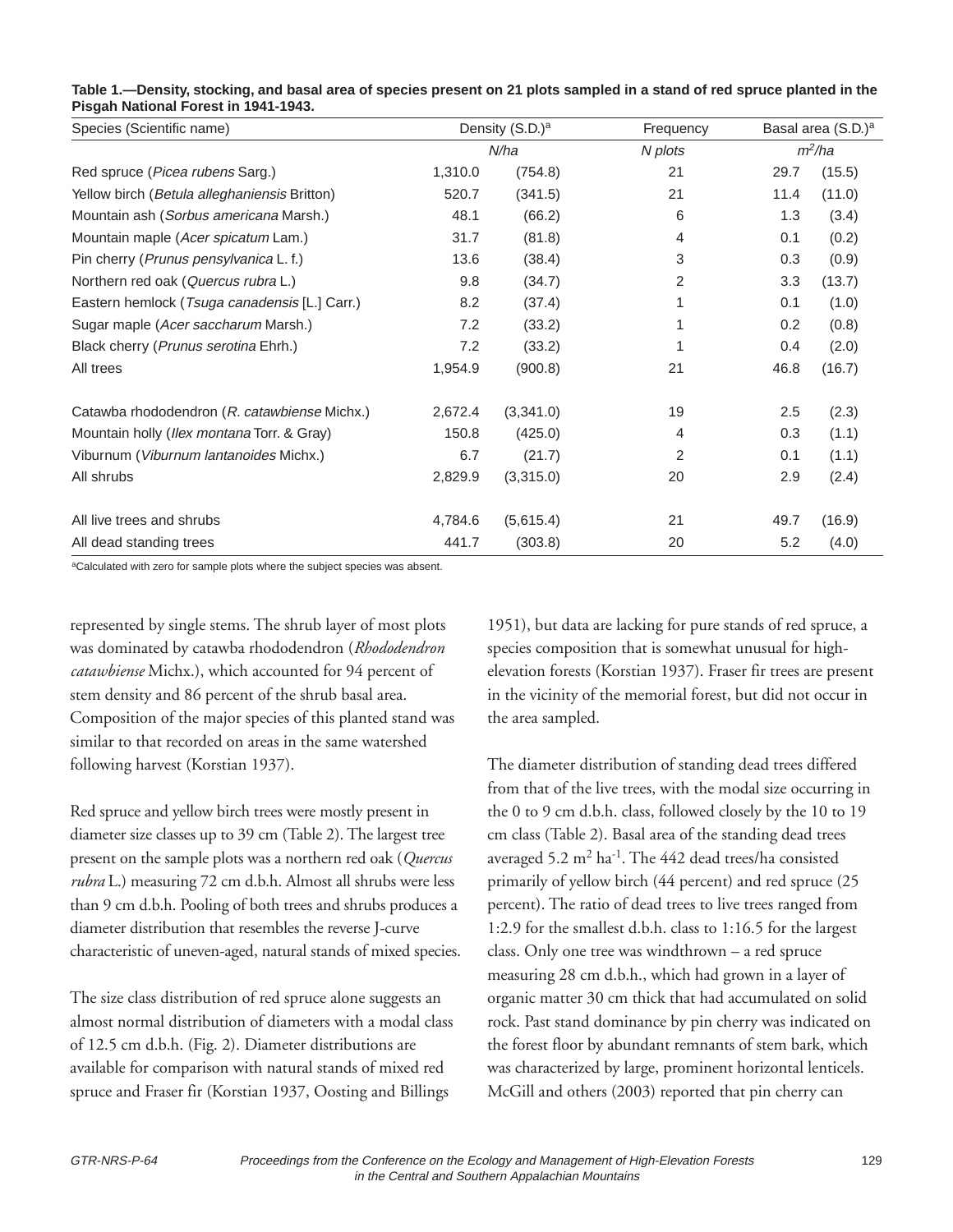|                      |            | Diameter class (cm) |                          |       |       |                          |                  |
|----------------------|------------|---------------------|--------------------------|-------|-------|--------------------------|------------------|
| Species              | Basal area | $0 - 9$             | $10 - 19$                | 20-29 | 30-39 | 40-49                    | $50+$            |
|                      | $m^2/ha$   | Number of stems/ha  |                          |       |       |                          |                  |
| Red spruce           | 29.7       | 370.5               | 585.8                    | 300.4 | 53.7  | $\overline{\phantom{a}}$ |                  |
| Yellow birch         | 11.4       | 195.7               | 180.9                    | 122.9 | 18.6  | 2.6                      |                  |
| Northern red oak     | 3.3        |                     |                          |       | 2.6   |                          | 7.2 <sup>b</sup> |
| Mountain ash         | 1.3        | 7.2                 | 16.3                     | 22.6  |       | $\blacksquare$           |                  |
| <b>Black cherry</b>  | 0.4        |                     | $\overline{\phantom{a}}$ | 7.2   |       | ٠                        |                  |
| Pin cherry           | 0.3        |                     | 9.5                      | 4.1   |       |                          |                  |
| Sugar maple          | 0.2        |                     | 7.2                      |       |       |                          |                  |
| Mountain maple       | 0.1        | 31.7                |                          |       |       |                          |                  |
| Eastern hemlock      | 0.1        | 8.2                 |                          |       |       |                          |                  |
| <b>Total trees</b>   | 46.8       | 613.3               | 799.7                    | 457.2 | 74.9  | 2.6                      | 7.2              |
| Catawba rhododendron | 2.5        | 2,662.5             | 9.9                      |       |       |                          |                  |
| Mountain holly       | 0.3        | 142.6               | 8.2                      |       |       |                          |                  |
| Viburnum             | 0.1        | 6.7                 |                          |       |       |                          |                  |
| <b>Total shrubs</b>  | 2.9        | 2,811.8             | 18.1                     |       |       |                          |                  |
| <b>Total live</b>    | 49.7       | 3,425.1             | 817.8                    | 457.2 | 74.9  | 2.6                      | 7.2              |
| Dead standing        | 5.2        | 209.0               | 205.1                    | 27.6  |       |                          |                  |

**Table 2.—Diameter distribution for a stand of planted red spruce and mixed tree and shrub species on the Pisgah National Forest at 67 years of age.a**

 $a$  Mean site index for red spruce at 50 years = 11.3 m.

 $<sup>b</sup>$  d.b.h. = 72.5 cm.</sup>



Figure 2.—Density (± SE mean) of the red spruce component of a stand established by planting in the Pisgah National Forest from 1941-1943.

130 Proceedings from the Conference on the Ecology and Management of High-Elevation Forests GTR-NRS-P-64 in the Central and Southern Appalachian Mountains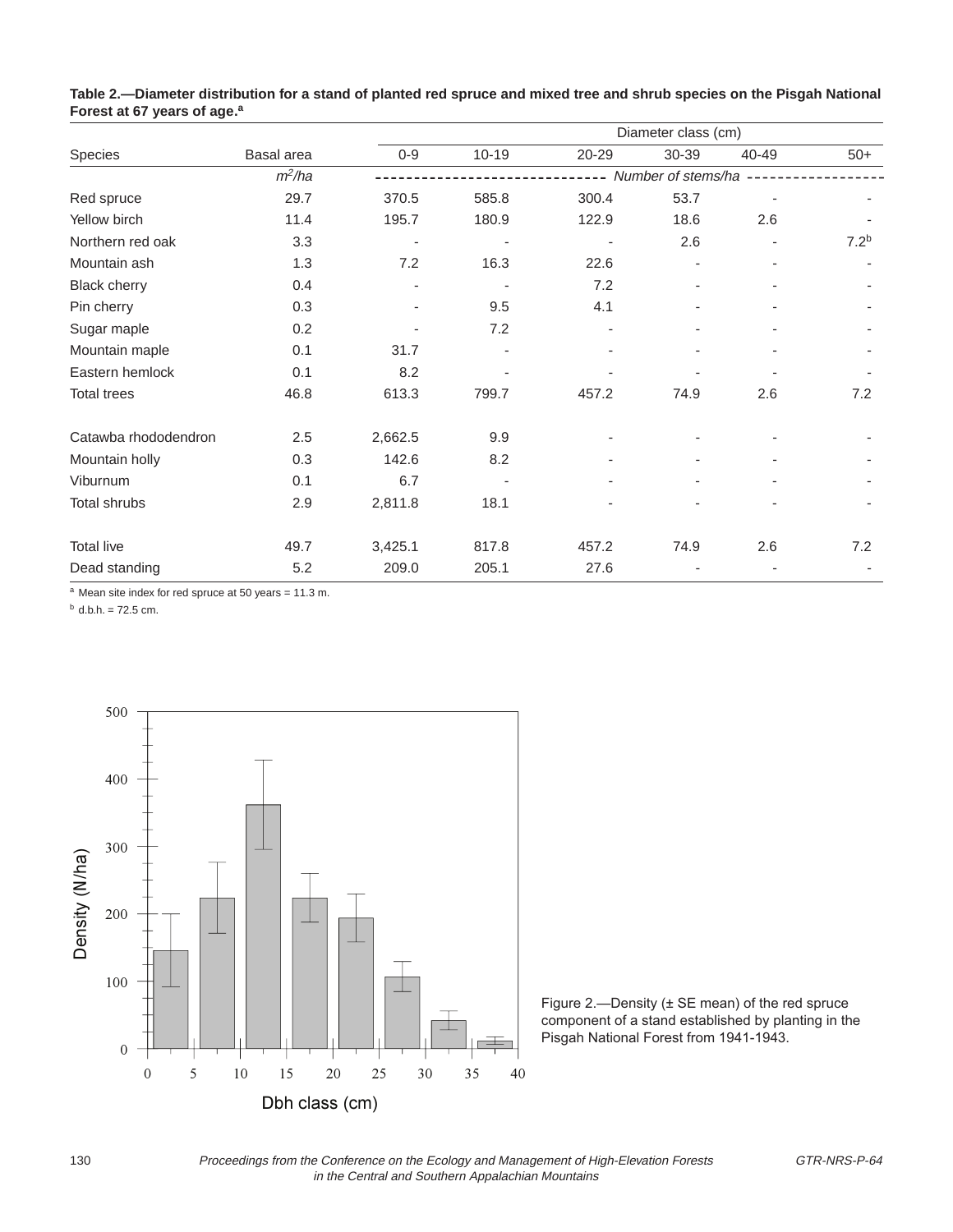quickly dominate sites severely disturbed by timber harvest or fire, resulting in seedling densities that can exceed 40,000 ha<sup>-1</sup>. Evidence of fire was not observed in the area sampled.

Although data were not adequate for analysis, observations suggest the presence of two vegetation associations: 1) a dense red spruce overstory with sparse shrub understory; and 2) sparse red spruce overstory with increased yellow birch and other tree species and a dense shrub understory. The former association tended to occur on convex landforms; the latter on planar and concave landforms.

The largest trees observed in the area studied (outside of the sample plots) were two red spruces in a somewhat inaccessible location: between two shallow drains in a dense patch of catawba rhododendron. Both trees exceeded 75 cm d.b.h. and are believed to be remnants of the original stand. The presence of these trees suggests the possibility for restoration of desirable stand characteristics through management activities, such as thinning (Rentch et al. 2007).

#### **Spruce Component of the Stand**

Total height of the dominant and co-dominant red spruce component of the stand averaged 14.6 m and ranged from 11.5 to 17.7 m (Table 3). Site index of the 67-year-old red spruce stand averaged 11.3 m, and ranged from 9.1 to 13.7 m. A regression model was developed for estimation of total height from d.b.h. based on 21 sample trees, one from each plot, which included all crown classes:

$$
t.h.m = -4.94 + 5.99*log (d.b.h.)
$$
 (1)

where t.h.<sub>m</sub> is total height (m) of red spruce and log (d.b.h.) is the natural logarithm of tree d.b.h. (cm). Equation (1) has a standard error of 1.9 m and explains 66 percent of the variation of total height (Fig. 3).

Basal area of the red spruce component on each of the 21 sample plots ranged from  $4.2 \text{ m}^2 \text{ ha}^{-1}$  to  $58.0 \text{ m}^2 \text{ ha}^{-1}$ (Table 3). Scatter plotting suggested a strong negative correlation between basal area of the red spruce stand component and land surface shape quantified by t.s.i.  $(r = -0.75, p < 0.0001)$  and a weaker negative relationship of basal area with aspect  $(r = -0.52, p = 0.01)$ . Regression

analysis indicated that variation in red spruce basal area was significantly associated with only one of the topographic site variables:

$$
b.a.rs = 25.901-1.692*(t.s.i.)
$$
 (2)

where  $b.a._rs$  is basal area (m<sup>2</sup> ha<sup>-1</sup>) of red spruce and t.s.i. is the terrain shape index. Equation (2) has a standard error of estimate of 10.4 m<sup>2</sup> ha<sup>-1</sup> and r<sup>2</sup> of 0.56. The coefficient of the independent variable in equation (2) indicates that red spruce basal area on a planar site in the stand  $(i.e., t.s.i. = 0)$ 

#### **Table 3.—Range in size of 11 dominant and co-dominant red spruce trees measured for site index and stand characteristics on 21 sample plots in a 67-year-old planting in the Pisgah National Forest.**

| N  | Mean    | Range        |
|----|---------|--------------|
| 11 | 14.6    | 11.5-17.7    |
| 11 | 26.8    | 22-38        |
| 11 | 11.3    | $9.1 - 13.7$ |
| 21 | 1,310.0 | 304-2,740    |
| 21 | 29.7    | $4.2 - 58.0$ |
|    |         |              |

a One dominant or co-dominant tree on 11 plots.

**b** All trees on each of 21 sample plots.



Figure 3.—Relationship of total height to d.b.h. for red spruce ranging in crown class from suppressed to dominant for 21 trees planted in the Pisgah National Forest from 1941-1943.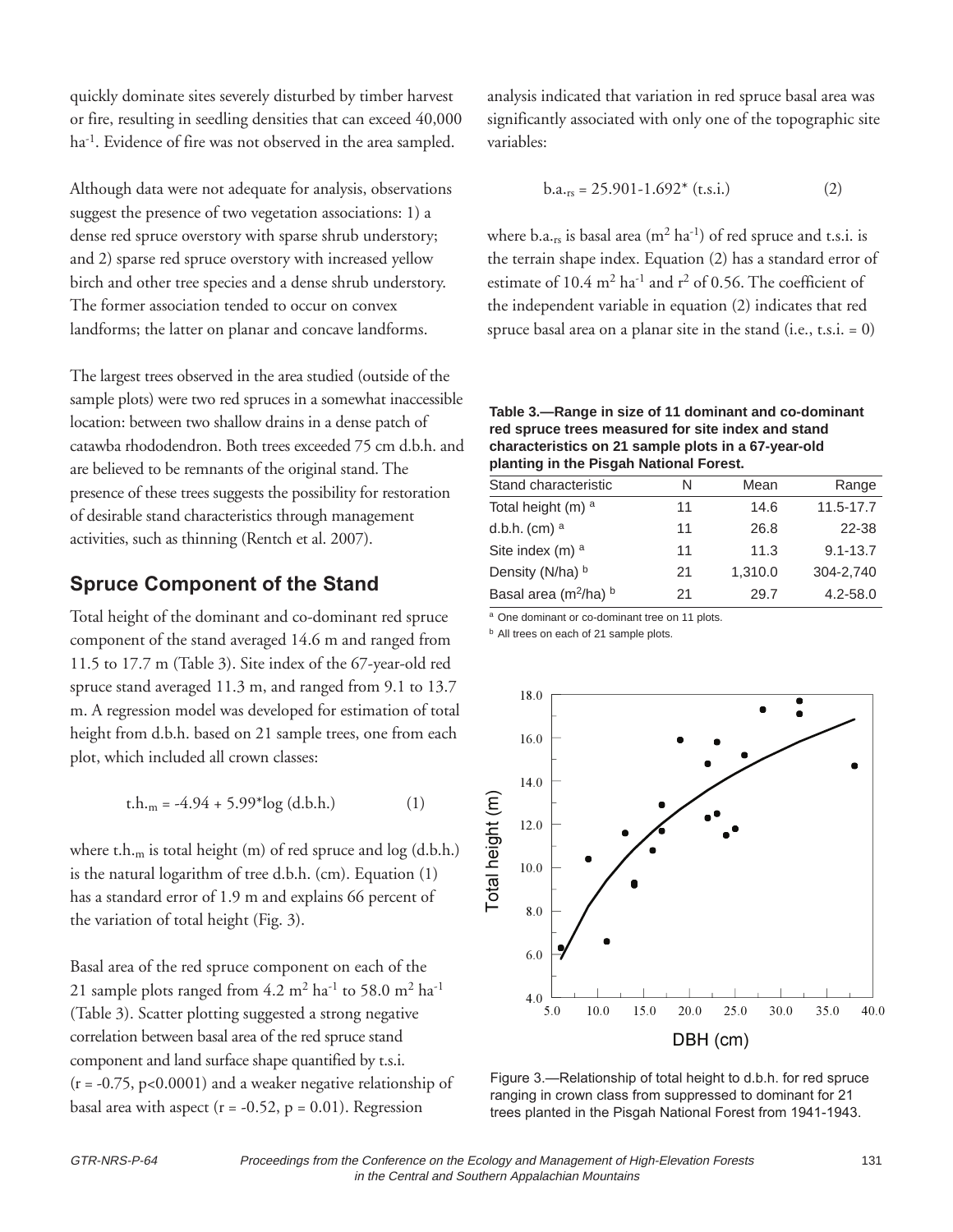

Figure 4.—Relationship of basal area of red spruce to terrain shape index for a planting established in the Pisgah National Forest from 1941-1943.

is estimated as  $25.9 \text{ m}^2 \text{ ha}^{-1}$ . Basal area of the red spruce component of sample plots decreased on concave sites and increased on convex sites, as shown in Figure 4. Equation 2 is presented only to suggest a possible relationship of basal area with an environmental variable; the prediction equation should not be used for management decisions until the relationship has been tested elsewhere. Although red spruce basal area was significantly correlated with aspect, that predictor variable was also strongly correlated with terrain shape index  $(r = 0.67, p = 0.0008)$ . Multicollinearity between the two predictor variables was likely an artifact of the data set that was collected in a small part of the stand.

Site quality relationships of red spruce have not been reported elsewhere in the Southern Appalachian Mountains, although results from one study suggested that aspect might be important (Minckler 1940). He found that survival of red spruce was slightly higher on south compared to north slopes in test plantings on Mt. Mitchell after 14 years. The effect of aspect on stand basal area of red spruce could not be properly evaluated in this study because data were limited to a single quadrant: northwest. Landform of the sample plot, quantified by t.s.i., had a significant effect on basal area of red spruce, but additional study is needed to confirm that relationship.

In summary, this easily accessible, 50-ha planted stand of red spruce, established from 1941 to 1943, provides a good opportunity for additional study of stand dynamics, particularly for questions associated with restoration of the species on suitable sites in the Southern Appalachian Mountains. The influence of environmental variables on one measure of spruce response to site quality (i.e., stand basal area), should be more fully studied over a broader area of the stand. A series of standard permanent plots, such as those established elsewhere in natural stands (Busing 2004), is recommended for long-term ecological study of the composition, structure, and growth of an uncommon forest type that could be affected by a changing climate.

## **ACKNOWLEDGMENTS**

An earlier draft of this manuscript was reviewed by Ruth Berner, U.S. Forest Service, and Nora Murdock, Appalachian Highlands Inventory and Monitoring Network.

## **LITERATURE CITED**

- Busing, R.T.; Pauley, E.F. 1994. **Mortality trends in a southern Appalachian red spruce population.** Forest Ecology and Management. 64: 41-45.
- Busing, R.T. 2004. **Red spruce dynamics in an old southern Appalachian forest.** Journal of the Torrey Botanical Society. 131(4): 337-342.
- Dull, C.W.; Ward, J.D.; Brown, H.D.; Ryan, G.W.; Clerke, W.H.; Uhler, R.J. 1988. **Evaluation of spruce and fir mortality in the southern Appalachian Mountains.** Atlanta, GA: U.S. Department of Agriculture, Forest Service, Southern Region. 92 p.